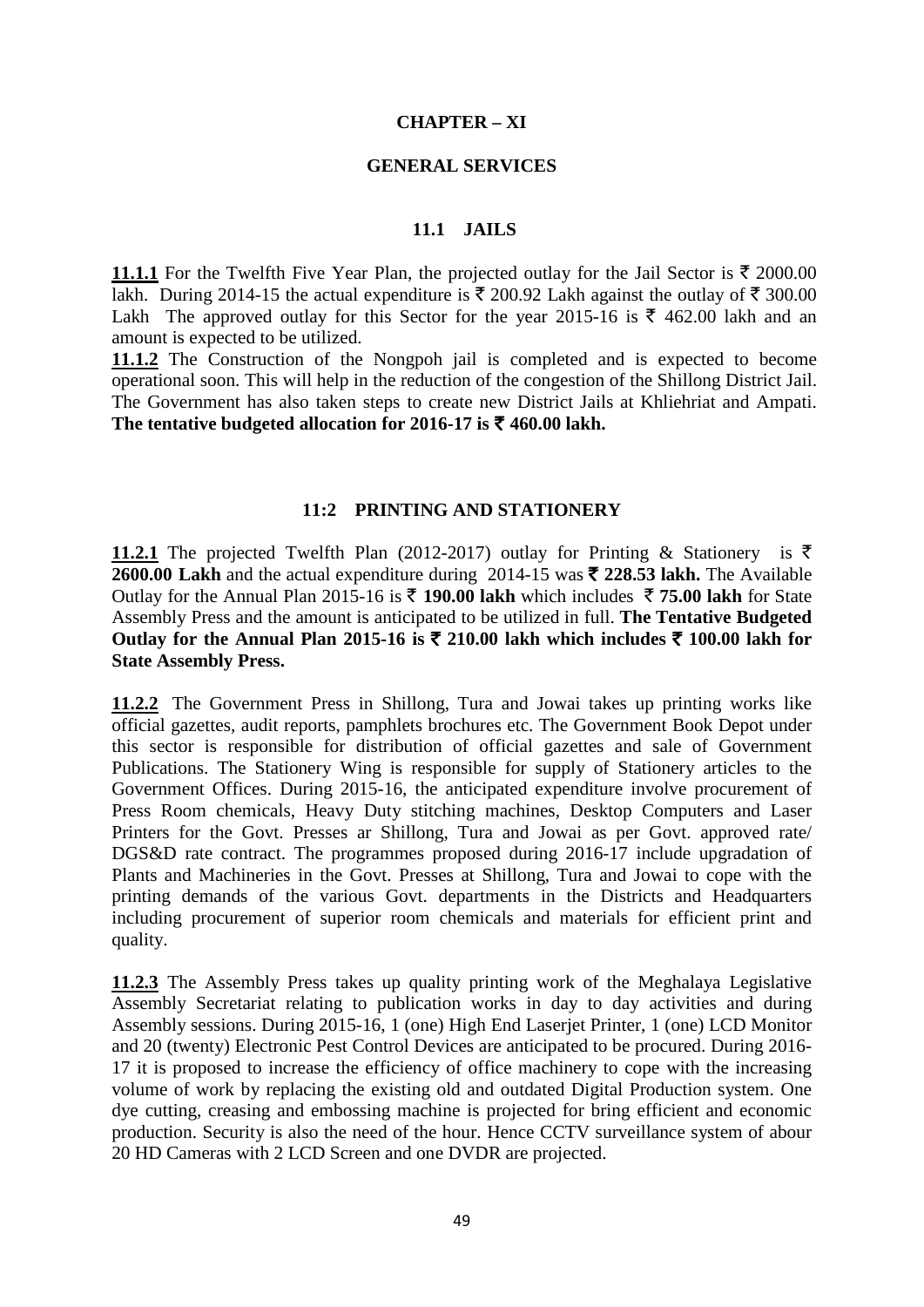#### **11.3 PUBLIC WORKS (G.A.D. BUILDINGS)**

**11.3.1** The Schemes under this sector are being implemented by GAD through the Public Works Department (Buildings) which is the main executing Agency of the Government.

**11.3.2** The Approved outlay for this sector during the  $12^{th}$  Plan was  $\bar{\xi}$ 19700.00 lakh. The budgetted outlay for 2015-16 was  $\bar{\tau}$  3500.00 lakh with an anticipated expenditure of  $\bar{\tau}$  3550.00 lakh which include the earmarked amount of  $\bar{\tau}$  2500.00 lakh for land banks in the 4 new districts and at West Garo Hills District.

**11.3.3** The proposed outlay for the Annual Plan 2016-17 is  $\bar{\tau}$  6000.00 lakh which include  $\bar{\tau}$  1100.00 lakh for development of infrastructure in new Districts and new Civil Sub-Divisions and an amount of  $\bar{\tau}$  200.00 lakh for land acquisition of new Civil Sub-Divisions.

### **11.4 MEGHALAYA ADMINISTRATIVE TRAINING INSTITUTE**

**11.4.1** The Approved Outlay for the 12<sup>th</sup> Plan is  $\bar{\mathbf{\tau}}$ .4400.00 lakh. The actual expenditure during 2014-15 is  $\overline{\xi}$  536.315 lakh. The budgeted outlay for the Annual Plan 2015-16 is ₹.700.00 lakh including ₹.400.00 lakh for MATI complex and ₹ 250.00 lakh for training programmes of MATI respectively. The anticipated expenditure during 2015-16 is  $\bar{\xi}$  532.00 lakh. **The Tentative Budgetted outlay for the Annual Plan 2016-17 is** `**.580.00 lakh.**

**11.4.2** As the nodal Training Institute of the Government, the vision of Meghalaya Administrative Training Institute (MATI) is to train and build the capacities of all Government functionaries so that they are responsive to the needs of the citizens with an emphasis on good governance and commitment to work. Therefore, training programmes of the institute has been decentralized up to the District, Sub-Divisional (Civil) and Block level. MATI had conducted 127 & 137 training programmes during 2014-15 and 2015-16 respectively**.** MATI proposed to conduct 130 training programmes during 2016-17. The institute is also undertaking various measures to ensure the functioning and operation of the permanent campus of the Institute at Mawdiangdiang as the successful implementation of SAP for training all State Government officials at all levels of governance is entirely dependent on the commissioning of the permanent campus at the earliest.

#### **11.5 FIRE PROTECTION**

**11.5.1** For the Twelfth Five Year Plan, an amount of  $\bar{\tau}$  1400.00 lakh has been proposed to the Planning Commission. During 2014-15 the actual expenditure is  $\bar{\tau}$  114.01 lakh against the available outlay of  $\bar{\tau}$ 125.00 lakh. The approved outlay for this Sector for the year 2015-16 is `228.00 lakh and the amount is expected to be utilized in full.

**11.5.2** In order to strengthening the fire service in the State, the Department proposes to procure new machinery, modern search & rescue equipment as well as vehicles. Further, the Department will give priority for construction of new F&ES Stations, residential as well as administrative buildings. The tentative budgeted allocation for 2016-17 is  $\bar{\tau}$  250.00 lakh.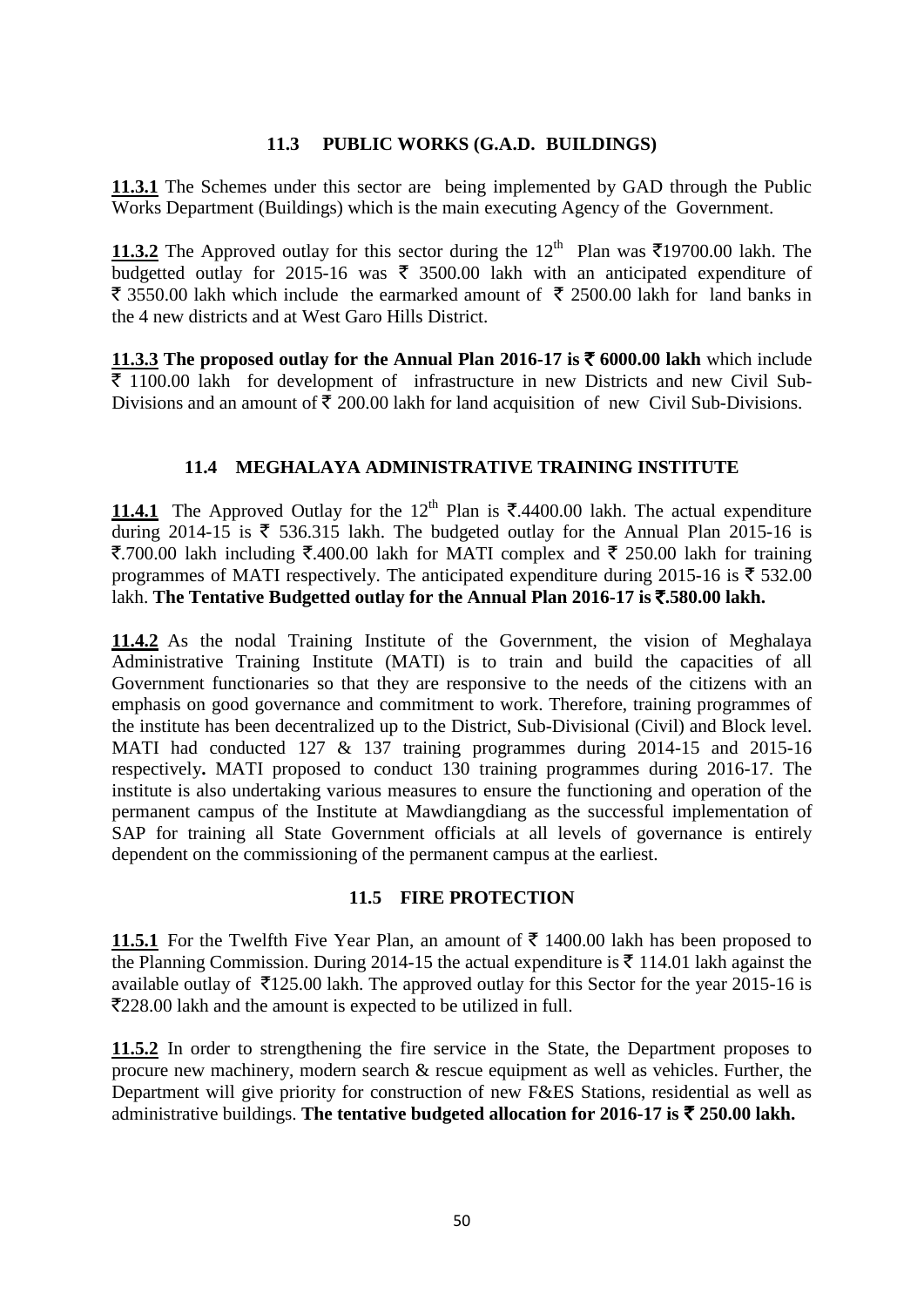### **11.6 JUDICIARY**

**11.6.1** The Approved Outlay for the 12th Five Year Plan is  $\bar{\tau}$  1900.00 lakh. The budgeted outlay for the Annual Plan 2015-2016 is  $\bar{\tau}$  1202.00 lakh, out of which  $\bar{\tau}$ . 500.00 lakh is earmarked under CSS and  $\bar{\tau}$  432.00 lakh is earmarked under S.P.A. for Judicial Guest House. The anticipated expenditure for 2015-16 is  $\bar{\tau}$  1267.00 lakh. An amount of  $\bar{\tau}$  1400.00 lakh is proposed for the Annual Plan 2016-2017 which includes  $\bar{\tau}$  1000.00 lakh for CSS.

**11.6.2** Under the Plan Schemes, the major project at present being executed is construction of District Courts. Other major projects under the Plan Scheme being undertaken are the construction of High Court of Meghalaya.

**11.6.3** During 2015 – 16, Ministry of Law & Justice (Department of Justice), Govt. of India has released an amount of  $\bar{\tau}$  20.37 crore under the Centrally Sponsored Scheme for development of Infrastructure facilities for judiciary, for construction of courts buildings and residential accommodation for judges/judicial officers covering District and Subordinate Courts. However, the High Courts are not covered under this Scheme. **The budgeted outlay for 2016-17 is** ` **1400.00 lakh**.

### **11.7 POLICE FUNCTIONAL & ADMINISTRATIVE BUILDING**

**11.7.1** For the Twelfth Five Year Plan, the projected outlay for the Police Functional & Administrative Buildings is  $\bar{\tau}$  8800.00 lakh. During 2014-15, against the outlay of  $\bar{\tau}$  227.00 lakhs, the actual expenditure incurred by the Department was  $\bar{\tau}$  1757.55 lakh The available outlay for this Sector for the year 2015-16 is  $\bar{\tau}$  1216.00 lakh and an amount is expected to be utilized in full.

**11.7.2** As part of the Safe and Secure City Project, the Department has installed 44 CCTV at various locations in Shillong and Tura.

**11.7.3** The Ministry of DoNER has sanctioned anew NLCPR Project for the Department namely the "Integrated Police Welfare Complex at Baghmara in South Garo Hills" in which the performance of the Officers and staffs of uniformed personnel will get a huge boost while executing their duties.

**11.7.4** Construction of office buildings at various Police Stations, Outposts, Check posts, battalion Offices for the newly created Battalions, Police Reserve Offices which are presently functioning from rented houses are proposed to be taken up during the current financial year. The tentative budgeted allocation for 2016-17 is  $\bar{\tau}$  1330.00 lakh.

### **11.8 HOME GUARDS & CIVIL DEFENCE**

**11.8.1** For the Twelfth Five Year Plan, the projected outlay for the Home Guards & Civil Defence Sector is ₹ 3100.00 lakh. During 2014-15 the actual expenditure is ₹ 338.25 Lakh against the available outlay of  $\bar{\tau}$  400.00 lakh. The approved outlay for this Sector for the year 2015-16 is  $\bar{\xi}$  313.00 lakh and the amount is expected to be utilized in full.